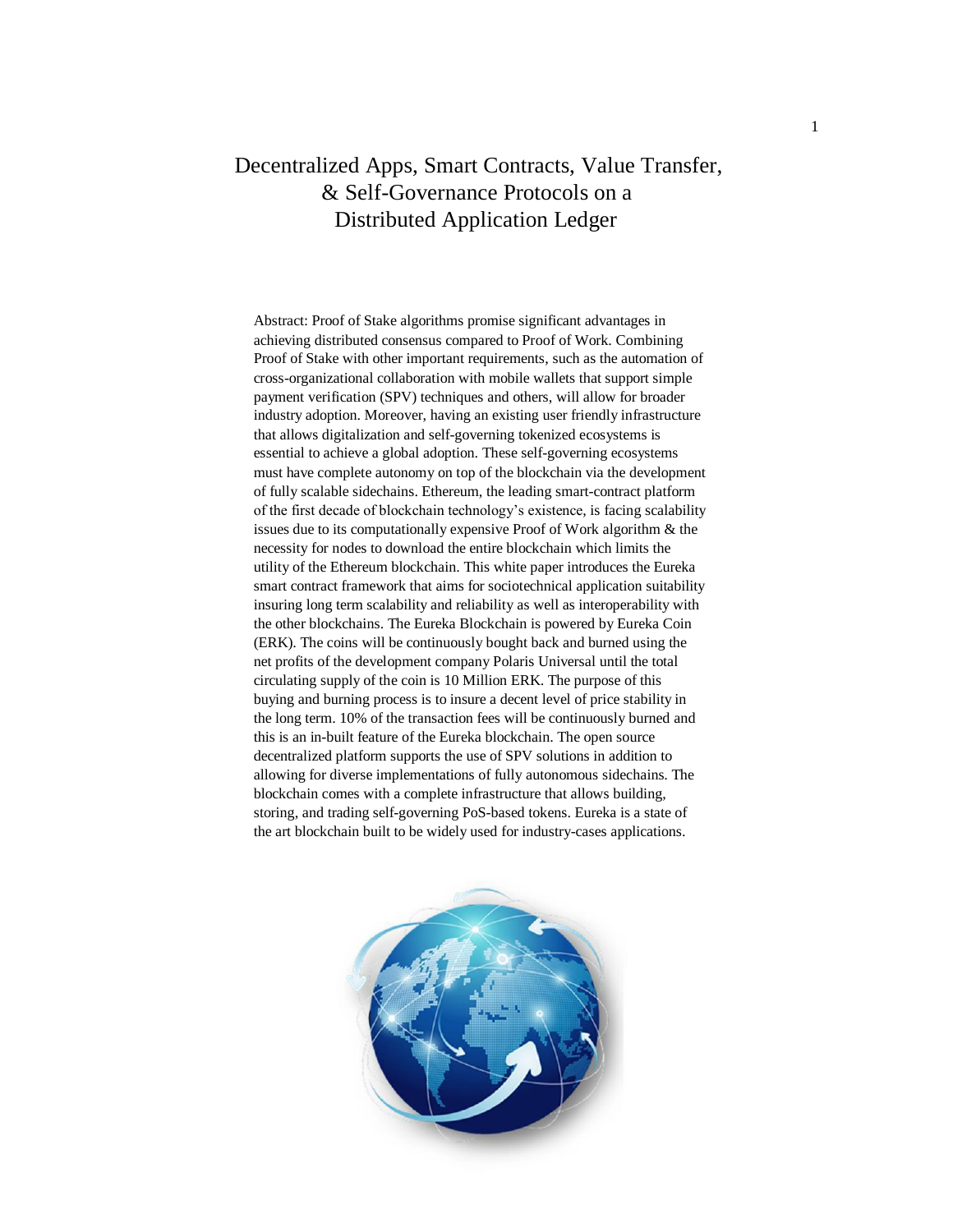# 1. Introduction

Smart contracts are computer protocols that facilitate, verify, and enact negotiated agreements between consenting parties. These contracts allow the performance of credible transactions without an intermediary. This technological breakthrough can allow for a great deal of progress in different domains such as digital-signing solutions [1], Internet of things (IoT) [2], fintech [6], value transfer, storing value, etc. Smart contracts are built on top of decentralized ledgers which need a decentralized validation system through means such as Proof of Work (PoW) [7] and Proof of Stake (PoS) [3]. The core technology that enables smart contracts is called blockchain and it is a decentralized ledger of consecutive blocks that are validated and added to the chain using decentralized nodes. Thus blockchains do not require any third party to run reliably and securely. This technology was first introduced and popularized with the invention of Bitcoin [8], a peer to peer cryptocurrency and payment system. Bitcoin uses PoW for block validation, meaning that nodes use computationally expensive equipment to do the validation.

Bitcoin allows a limited set of operations to be done on top of its protocol. On the other hand, many decentralized ledgers use the Turingcomplete language Solidity (which resembles the JavaScript syntax), the latter allows the enactment of smart contracts, e.g., Ethereum Virtual Machine (EVM) [9]. By the time of this writing Ethereum has proven to be the leading DAPPs and smart contracts platform worldwide despites having multiple problems. The proof of work mechanism of Ethereum limits the scalability options of the network making it realistically unable to handle industry-cases applications. Ethereum faced different security issues throughout its existence; for instance, an Ethereum based decentralized application was hacked recently [10] resulting from a lack in the latest tools required for formal verifications [11]. The hack resulted in a loss of \$50 million and Ethereum performed a hard fork in the aftermath of the incident resulting in two separate chains. Later down the road Ethereum performed another hard fork due to a denial of service attack [12]. More future hard forks are expected in the Ethereum blockchain [5].

There are many reasons that limit Ethereum's mass adoption: The inefficiency of the current Proof of Work validation system and the need for more secure and stable virtual machines for blockchains with better performing Proof of Stake transaction validation [3], and the lack of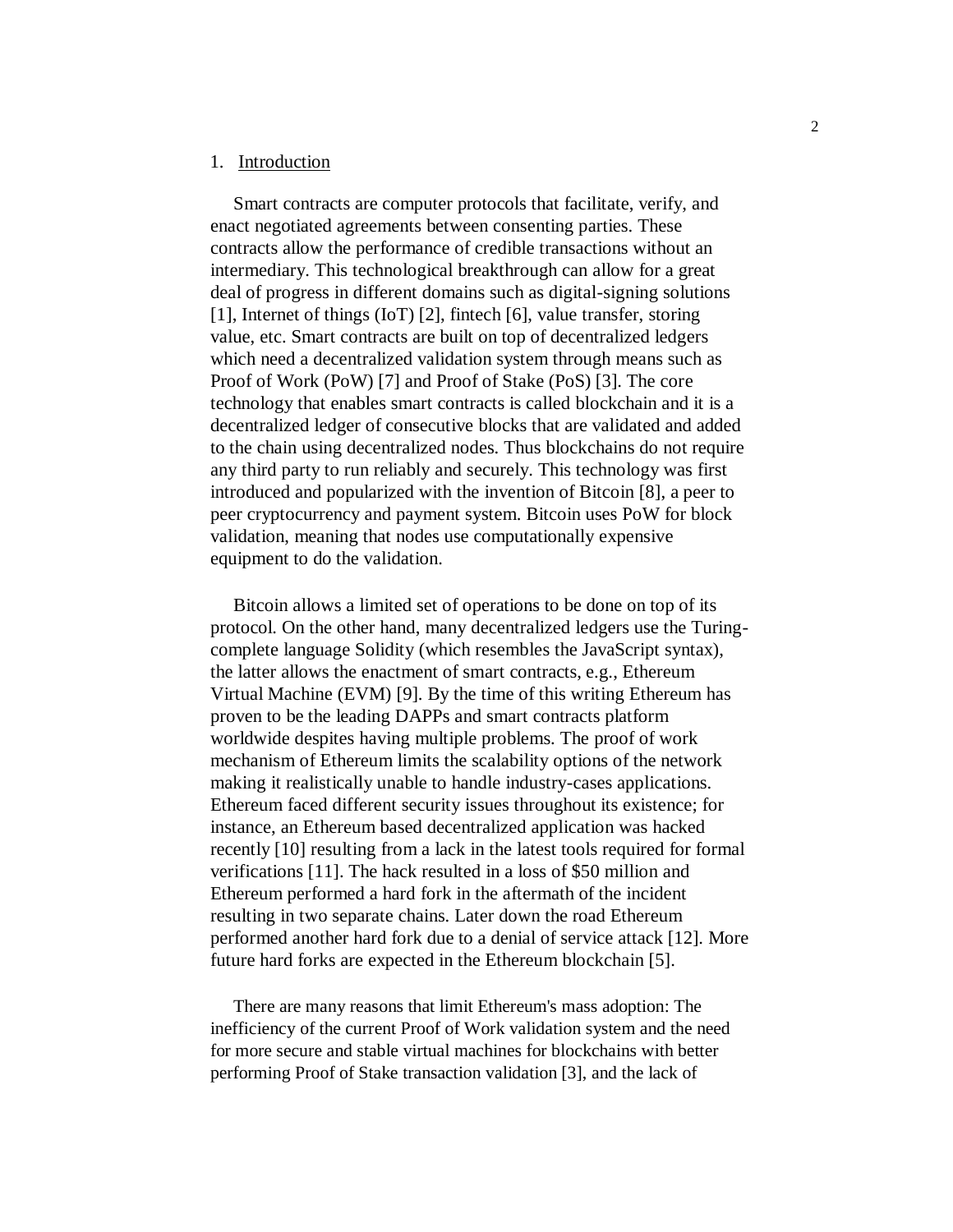privacy protecting differentiations between external versus related internal private contracts which makes the cross-organizational information-logistics impossible on the Ethereum blockchain. Furthermore, Ethereum lacks formally verifiable smart contract languages, lite wallets that do not require downloading the entire blockchain, and mobile-device solutions for smart contracts with simple payment verification (SPV) which means clients only need to download the block headers when they connect to a full node [4].

To achieve industry-scalability, a smart contract platform needs to leverage the power of sidechains and unspent transaction outputs (UTXO) [13], as well as being able to achieve compatibility to other blockchain systems such as Bitcoin. Moreover, an adoption of features from the Bitcoin Lightning Network [14] allows efficient scalability via bidirectional micropayment channels. Ethereum has been struggling to achieve worldwide mass adoption due to the reasons mentioned above, and Eureka is built to introduce a decentralized blockchain that is able to offer all the state of the art options that a decentralized ledger can offer in addition to solving the above problems and enabling crossorganizational information logistics to optimize costs and time. Eureka is a blockchain built for mass adoption.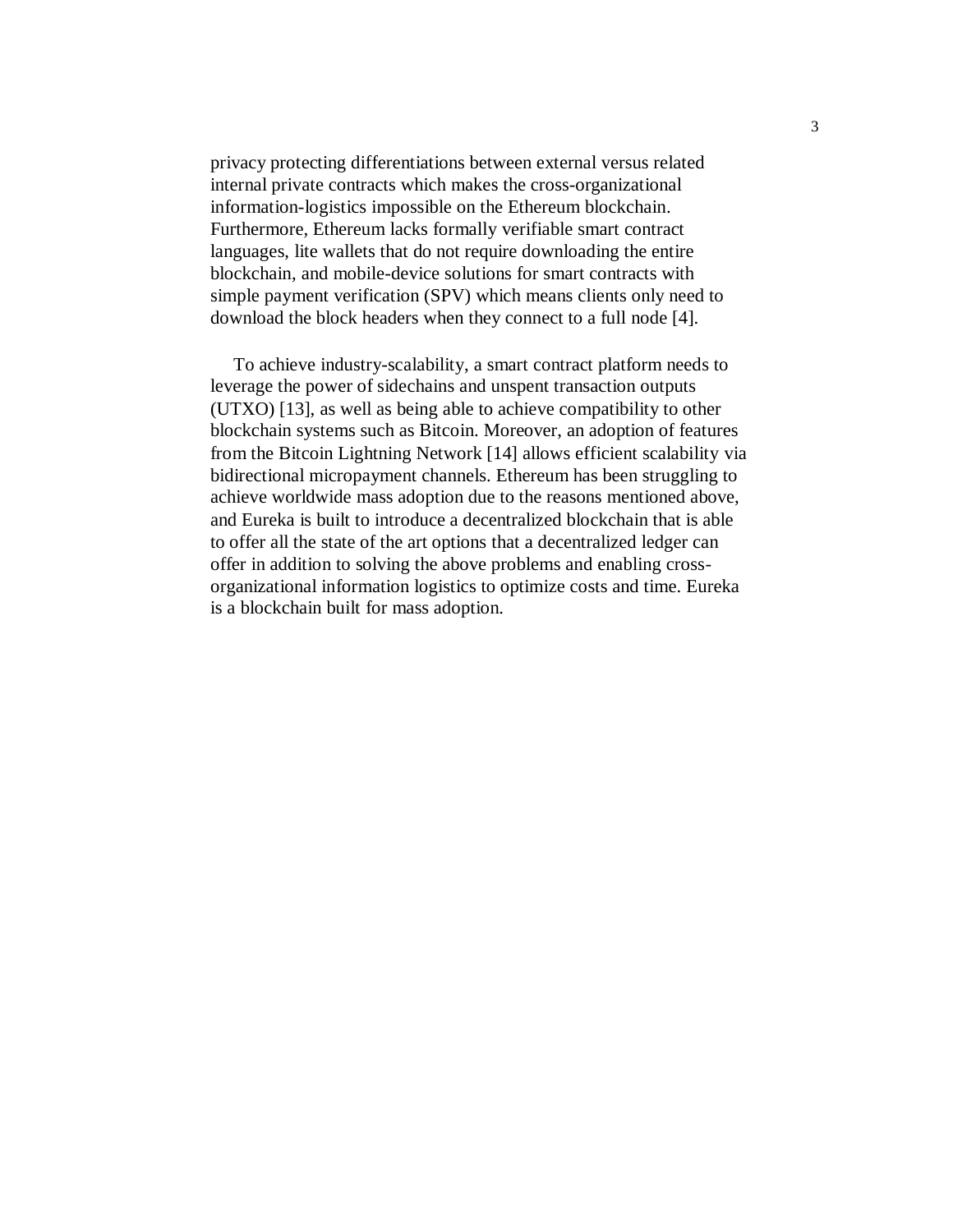### 2. The Advantage of Eureka

Eureka is a UTXO-based decentralized blockchain that uses a Proof of Stake (PoS) consensus model in which the creator of the next block is chosen based on the held wealth in the native coin of the blockchain (Eureka Coin) instead of using the metric of hash rate like in the case of Bitcoin's PoW. In PoS, blocks are minted by stakers instead of being mined by miners. As a result, the stakers get rewarded with the transaction and deployment fees (Tx fees) of the network. Note that Eureka Coin has a zero inflation rate meaning there won't be any new coins created with each block and 10% of the Tx fees of each block will be burned while the remaining 90% will be distributed among the stakers. When a coin is burned it means it is completely outside of circulation & nobody has access to it.

Eureka is compatible with the Bitcoin and Ethereum ecosystems and the Eureka Virtual Machine is constantly backwards compatible. The Eureka blockchain employs industry use cases while also aiming at mobile device users. This allows promoting blockchain technology to a wide array of Internet users and therefore widening the decentralization of the transaction validation process in the Eureka ecosystem.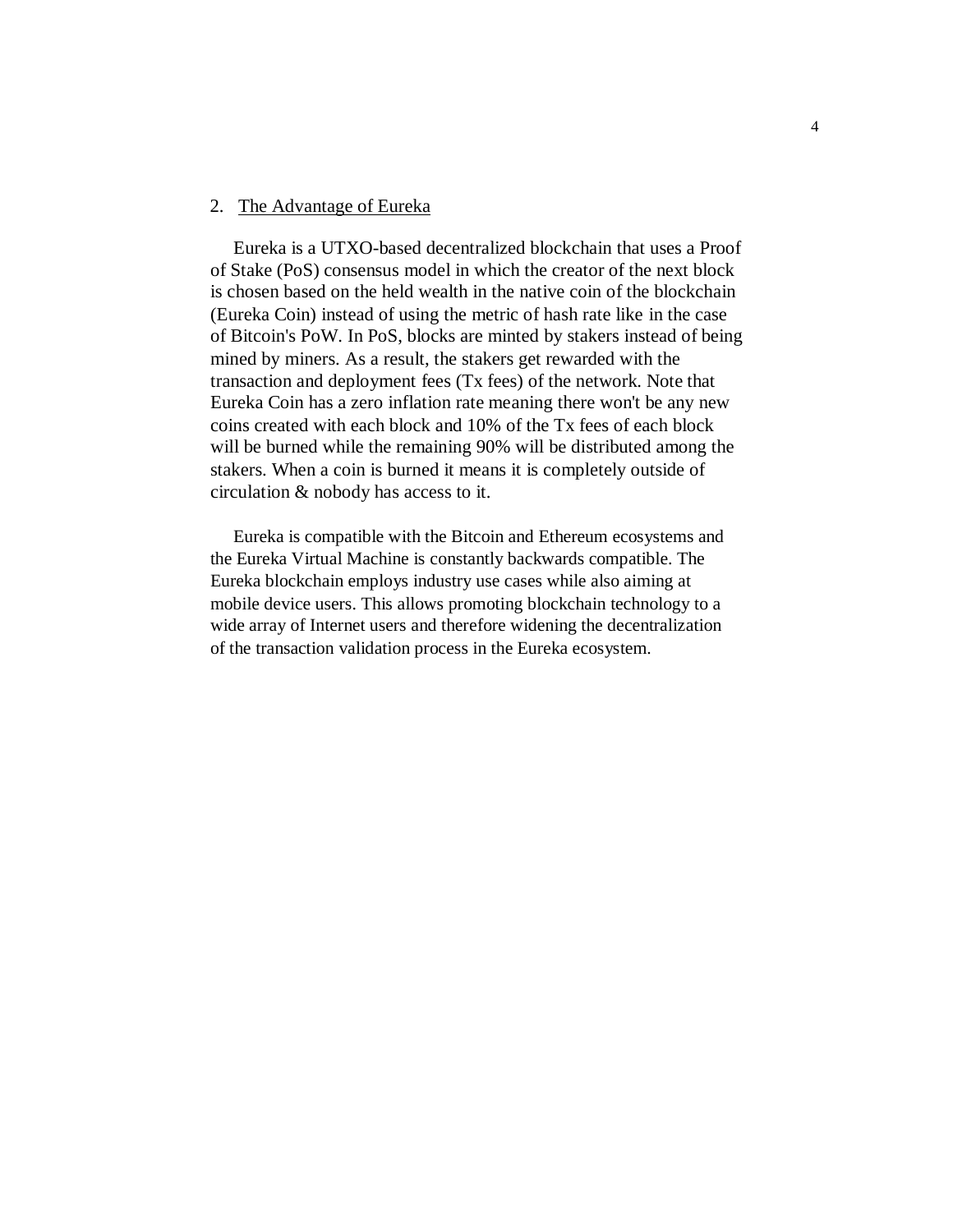#### o Consensus Mechanism

Eureka uses a Proof of Stake (PoS) mechanism for consensus management. In the Bitcoin network, miners participate in the verification process by hashing through proof of work (PoW). When the hash value of a miner is able to calculate and meet a certain condition, the miner may claim to the network that a new block is mined. The Block Header varies with each different Nonce. The difficulty of the mining adjusts based on the total hash power of the blockchain network. When two or more miners solve a block at the same time, a small fork happens and the chain splits in two. This is where the nodes need to make a decision as to which block they should accept. In the Bitcoin network, the legitimate chain is the one that has the most proven work attached.

It is worth noting that there are different PoW algorithms out there such as CryptoNightV8, Scrypt11, Equihash, etc. The reason behind launching new algorithms is to prevent the accumulation of computing power by one entity and to ensure that Application Specific Integrated Circuits (ASIC) cannot be introduced into the ecosystem which is something that many in the cryptocurrency community prefer. Eureka chooses PoS for consensus formation.

A concept that started the whole idea of PoS was "coin age" which was known to Satoshi Nakamoto as early as the first days of Bitcoin's existence and was used to prioritize transactions on the Bitcoin network. Coin age is simply the coin amount times the holding period. In a simple example, if you receive 100 coins from your friend and hold it for 10 days, it means that you have accumulated 1000 coin-days of coin age. Furthermore, when you spend those 100 coins down the road, we say the coin age that you accumulated with those 100 coins had been destroyed or consumed.

In traditional PoS, the staker pays himself thereby consuming his coin age, while gaining the privilege of generating a block for the network and participating in the Proof of Stake system. The generation of a new block must meet the following condition:

#### ProofHash  $<$  coins  $\times$  age  $\times$  target

The significant problem with this method is that a malicious entity can launch a double-spending attack by accumulating large amounts of coin age. Another problem caused by coin age is that nodes are not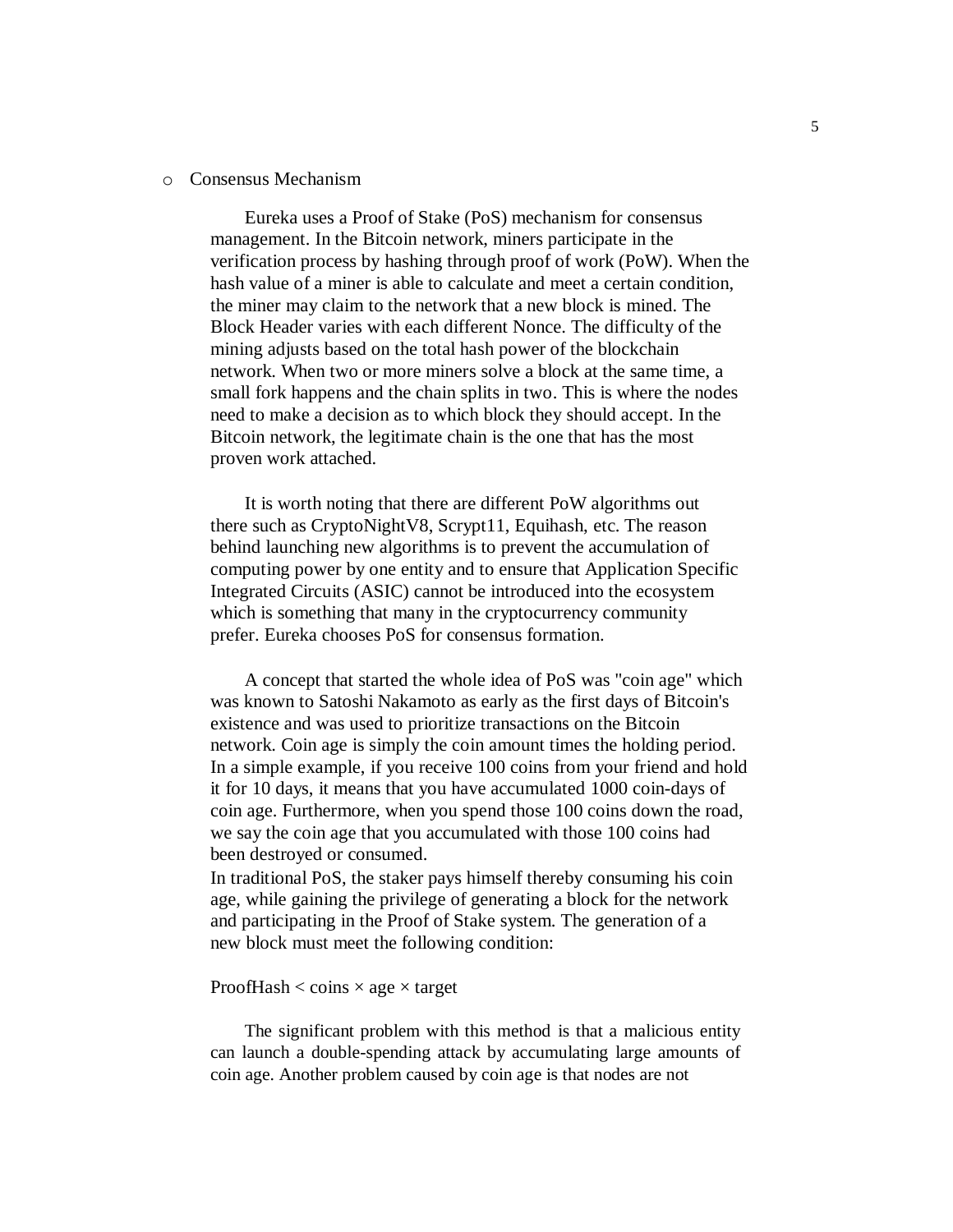incentivized to stay online after being rewarded. Thus, in the improved version of PoS used in Eureka, coin age removal encourages nodes to be online all the time making the ecosystem much more secure and reliable.

The original PoS implementation suffers from several security issues due to possible coin age attacks, and other types of attacks. The Eureka PoS version rewards stakers who stake their coins longer, while giving no incentive to coin holders who leave their wallets offline.

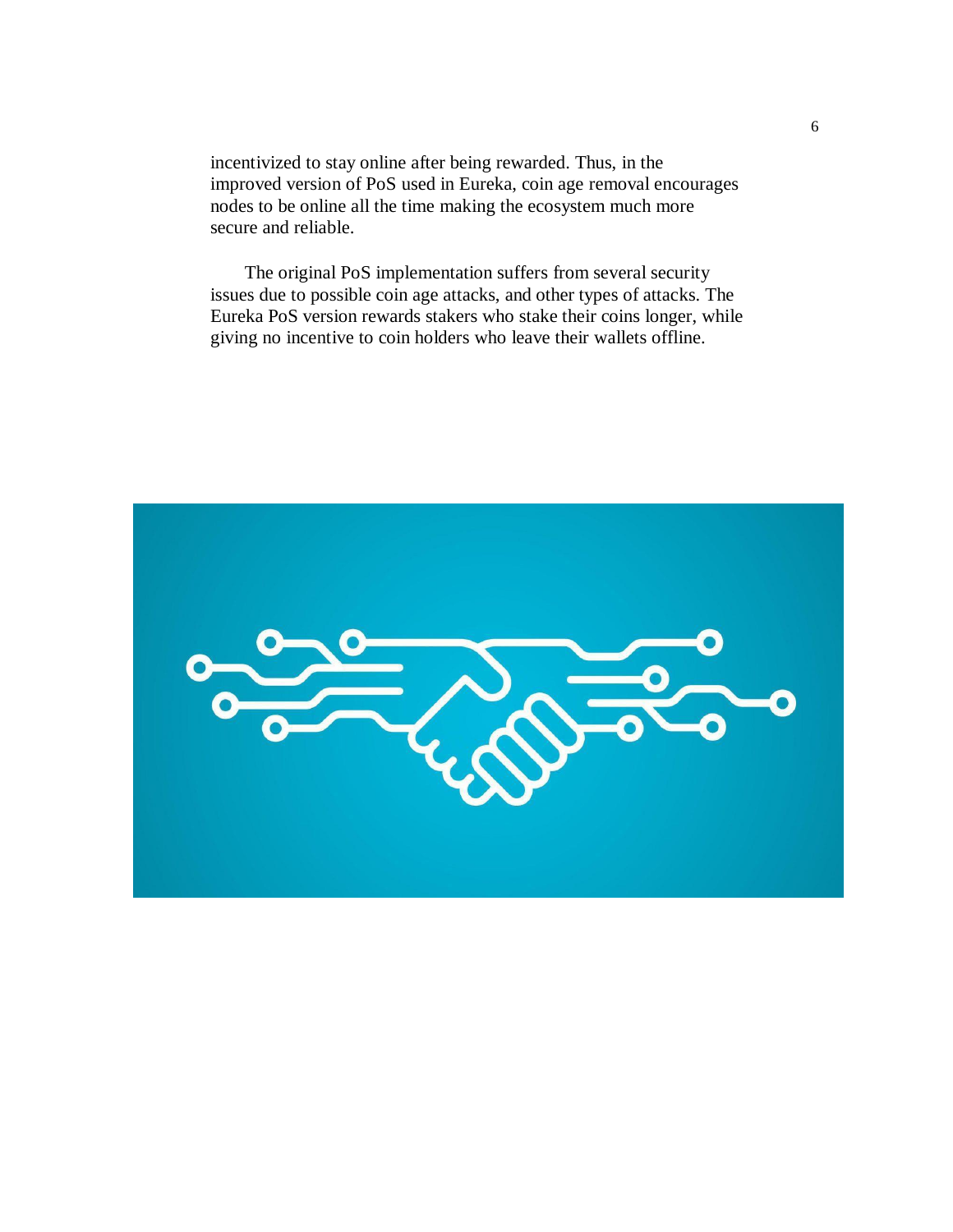#### o Smart Contracts

In Ethereum, smart contracts use the Ethereum Virtual Machine for their execution. The Virtual Machine in Ethereum assumes that the system used to transfer value is the account system, as opposed to the UTXO system. Eureka has a similar Virtual Machine to run smart contracts on top of it, but the difference is that Eureka is based on the UTXO model which is different from Ethereum's account model. The Eureka Virtual Machine is similar in functionality to the Ethereum Virtual Machine. Eureka has an Abstraction Layer that translates the UTXO model to an account-based interface for the Eureka Virtual Machine. This abstraction layer is essential for facilitating interoperability and platform independence.

Transactions in Eureka use the scripting language used in Bitcoin, in addition to the following three opcodes:

❖ OP\_EXEC: Triggers special processing of a transaction and executes specific input Virtual Machine bytecode.  $\frac{1}{2}$ 

OP\_EXEC\_ASSIGN: Triggers special processing such as OP\_EXEC and has as input a contract address and the contract data.  $\star^*$ 

OP\_TXHASH: Pushes the transaction ID hash of a currently executed transaction.

Execution and validation happens when a transaction input references the output. The transaction is valid when the input script provides valid data to the output script which returns non-zero.

Eureka allows smart contracts that execute immediately when merged into the blockchain. This is achieved by the special processing of transaction output scripts that contain either OP\_EXEC or OP\_EXEC\_ASSIGN. When one of these opcodes is detected it is executed by all nodes after the transaction is put in a block. In Eureka the script language carries data to the Eureka Virtual Machine.

In order for the UTXO set of the Eureka blockchain to not get too large, OP\_EXEC and OP\_EXEC\_ASSIGN transaction outputs are also spendable. OP\_EXEC\_ASSIGN outputs are spent by contracts when they send coins or tokens to another contract, or to a public keyhash address. OP\_EXEC outputs are spent whenever the contract uses the suicide operation to remove itself from the Eureka blockchain.

The Eureka Virtual Machine is designed to function on an account-based blockchain since the concept is borrowed from Ethereum. Eureka is based on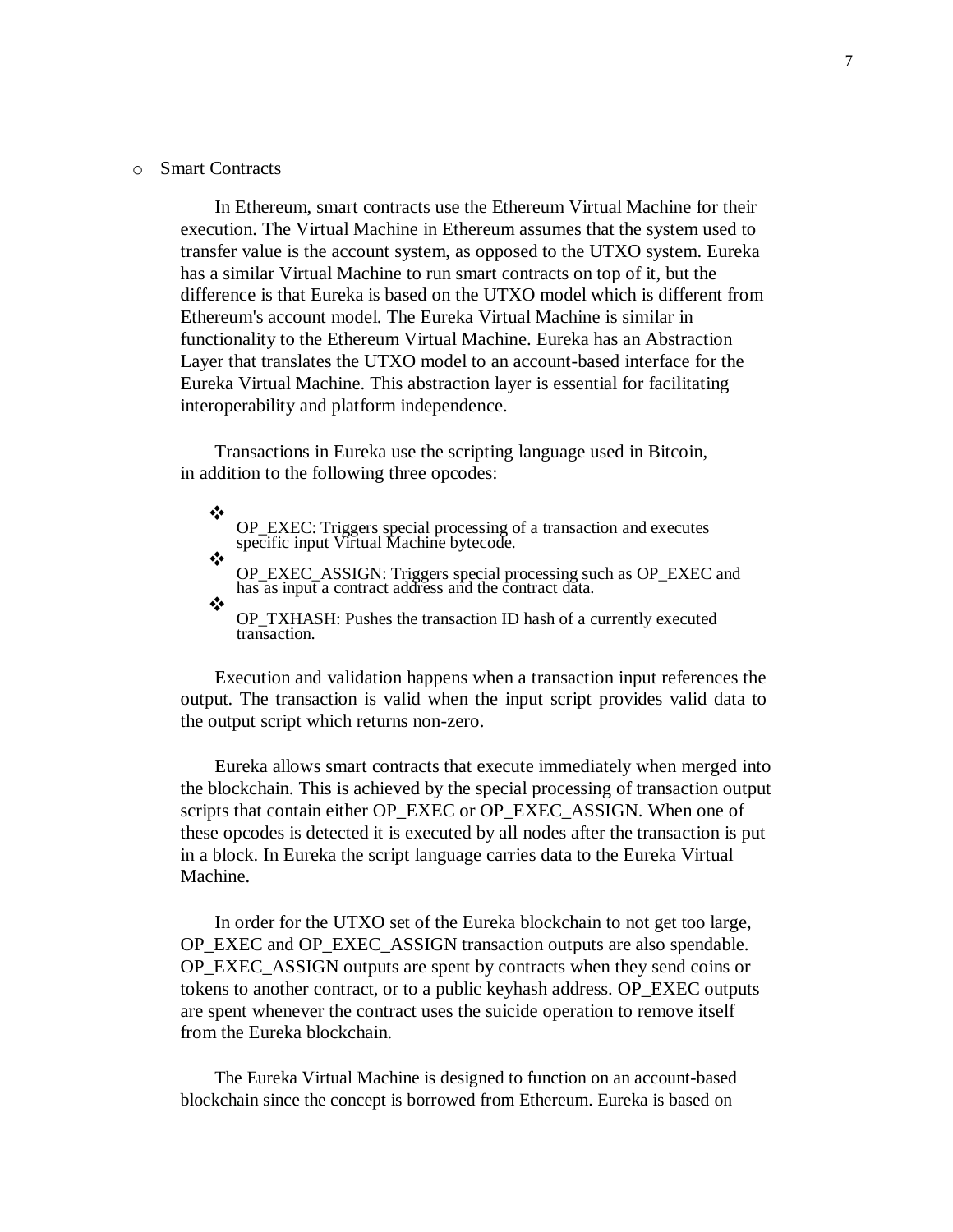bitcoin and uses a UTXO blockchain and contains an Abstraction Layer that allows the Eureka Virtual Machine to work on the Eureka blockchain without significant modifications to the Ethereum Virtual Machine and existing Ethereum contracts.

The Virtual Machine account model is simple to use for smart-contract programmers. Operations exist that check the balance of the current contract and other contracts on the blockchain, and there are operations for sending fund and/or messages to other contracts.



Fig. 1. Contract TX for assigning funds & messages.

The figure above shows the method of sending funds from one contract to another. When the contract sends funds to another contract or public key hash address, the sending contract spends one of its owned outputs and it involves Expected Contract Transactions for the sending. These transactions must be in a block to be valid for the Eureka network. Expected Contract Transactions are generated by stakers while verifying and executing transactions, rather than being generated by consumers, and they are not broadcasted to the Eureka network.

The opcode OP\_TXHASH is the mechanism allowing the performance of Expected Contract Transactions in Eureka. OP\_EXEC and OP\_EXEC\_ASSIGN have two different modes. The Eureka Virtual Machine is executed when the former opcodes are executed as part of the output script processing. On the other hand, when the opcodes are executed as part of input script processing, the Virtual Machine is not executed to avoid double execution. Instead, the OP\_EXEC and OP\_EXEC\_ASSIGN opcodes behave similar to no-ops and return either 1 or 0, which translate to "spendable" or "not spendable"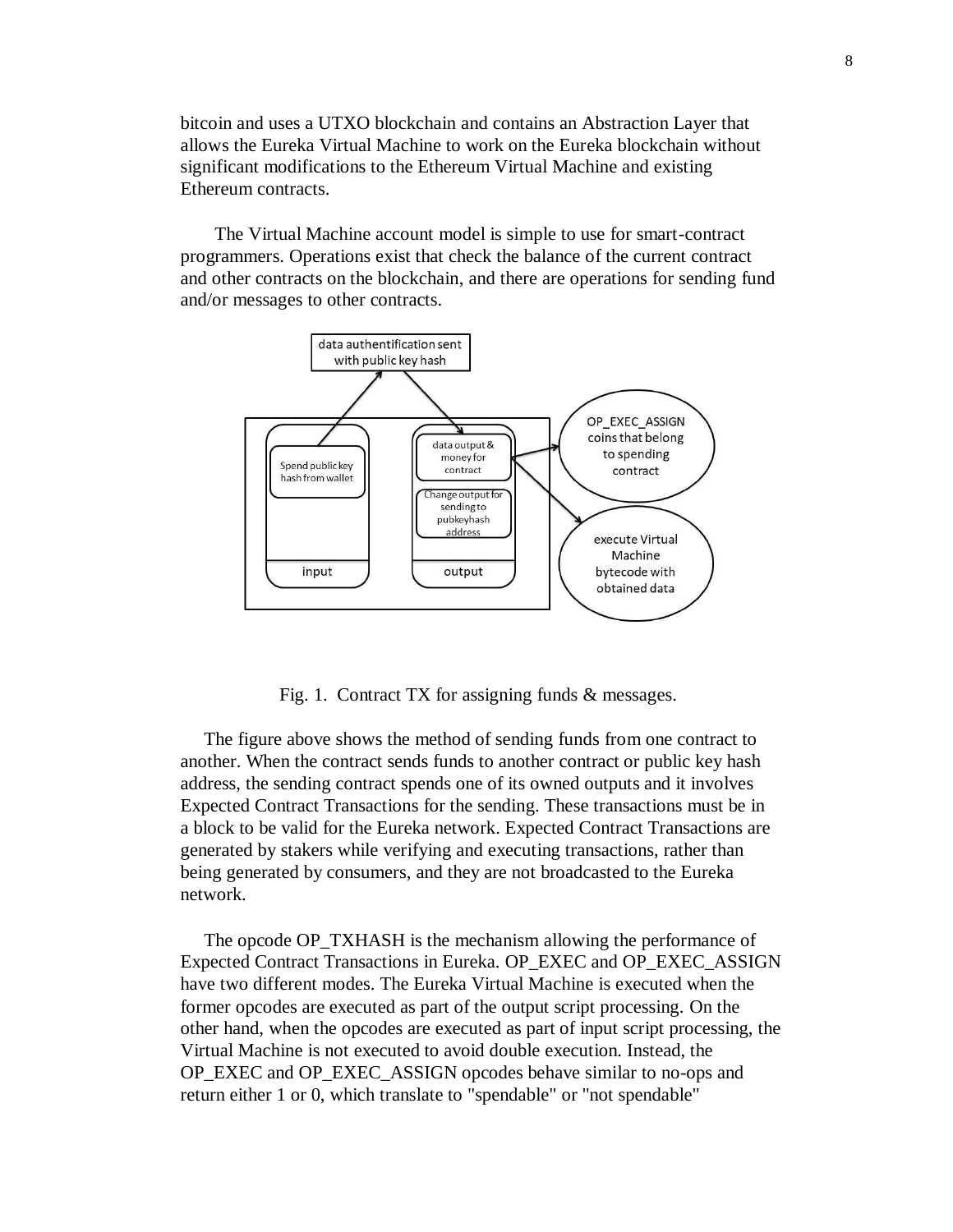respectively. OP\_TXHASH pushes the current spending transaction's SHA256 hash onto the Script stack. The OP\_EXEC and OP\_EXEC\_ASSIGN opcodes check the Expected Contract Transaction list during a spend attempt.

If the transaction passes to the opcodes that exist in the Expected Contract Transaction list, the result is 1 meaning spendable. If not, the return is 0 meaning not spendable. Accordingly, OP\_EXEC and OP\_EXEC\_ASSIGN using vectors of outputs are spendable only when a contract and the Abstraction Layer require that the vector of output is spendable. Note that the contract compatibility between Eureka and Ethereum is strong and very few modifications are required to move an Ethereum contract to the Eureka blockchain.

A management cycle is essential for securing smart contracts and a proper vetting of potential collaborating parties must take place before enactment. Smart contracts have the ability to solve many issues that might occur in the existing cross-organizational models when a business transaction conflict emerges from a contract. The value proposition of the Eureka Framework is the automation of cross-organizational information and value-transfer logistics. The Eureka framework is usable, scalable, applicable, easy to adopt, economically viable, highly automated, flexible, and secure. The smart-contract management cycle is the following: Setup, rollout, enactment, rollback, termination. One of the instrumental concepts to achieve industry adoption is building and maintaining trust in the sociotechnical Eureka system [16] to be reliable in the long term. In this case, trust pertains to the dependencies among humans who use technology to achieve goals. Eureka is economically viable and easy to adopt. The former means that using the Eureka system results in an economic return on investment, while the latter means the barrier of entry for working with Eureka is extremely low.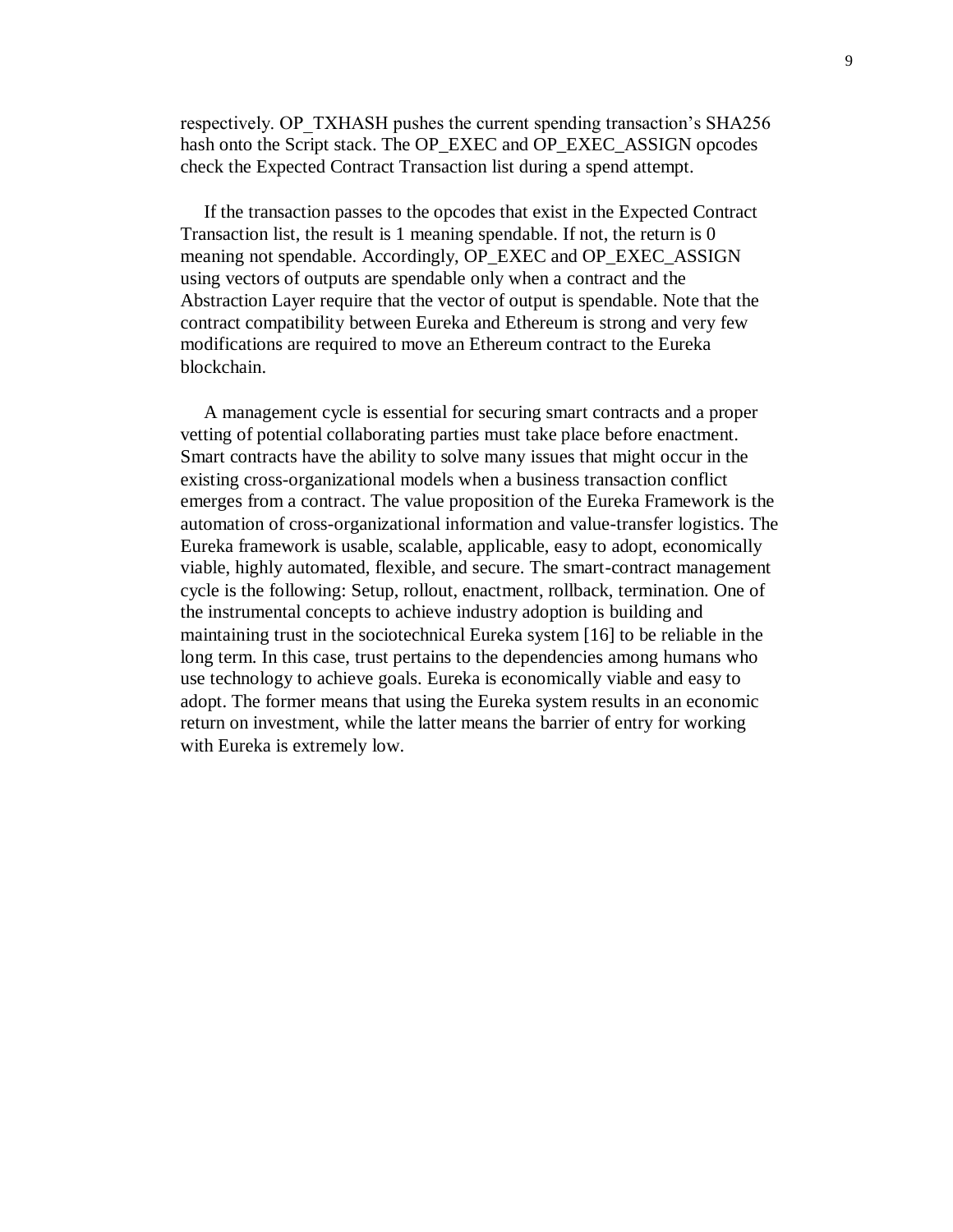#### o UTXO Model

In the UTXO model whenever a transaction occurs, it uses as input unspent coins that are destroyed, and as output the new UTXOs that are created as change and returned to the sender [15]. So whenever a certain amount of coins is transferred among different private keys, new UTXOs are spent and created in the transaction chain. The UTXO of a transaction is unlocked by the private key that is used to sign a modified version of the transaction. In Bitcoin the scripting system processes data by stacks and the developers use isStandard() function [15] to summarize the scripting types. Bitcoin clients support: P2PKH (Pay to Public Key Hash), P2PK (Pay to Public Key), MultiSignature (less than 15 private key signatures), OP\_RETURN, and P2SH (Pay to Script Hash).

For example, using P2PKH for the script creation and execution, let's say we're paying 0.01 BTC to someone, the output of this transaction is:

OP\_DUP OP\_HASH160 <Public Key Hash> OP\_EQUAL OP\_CHECKSIG OP\_DUP duplicates the top item in the stack. OP\_HASH160 returns a Bitcoin address as top item.

To establish ownership of a Bitcoin, a Bitcoin address is required along with a digital key and a digital signature. OP\_EQUAL gives TRUE (1) if the top two items are exactly equal and FALSE (0) if they're not. Then OP\_CHECKSIG produces a public key, a signature, and a validation for the signature pertaining to hashed data of a transaction, returning TRUE if a match occurs.

The unlock script according to the lock script is: <Signature> <Public Key> The combined script with the above two: <Signature> <Public Key> OP\_DUP OP\_HASH160 <Public Key Hash> OP\_EQUAL OP\_CHECKSIG

The execution of the script combination is true only when the unlock script and the lock script have a matching predefined condition. It means the Signature must be signed by matching the private key of a valid Address signature and then the result is true. With that said it is worth noting that Bitcoin's scripting language is not Turing-complete meaning there is no loop function unlike Eureka.

The UTXO model allows a great deal of privacy since users can use Change Address as the output of a UTXO. Moreover, in this model it is possible to transparently trace back the history of each transaction through the public ledger. Eureka is UTXO-based for the reasons mentioned earlier, and its blockchain allows implementing smart contracts based on the innovative design of the UTXO model as opposed to Ethereum's account model.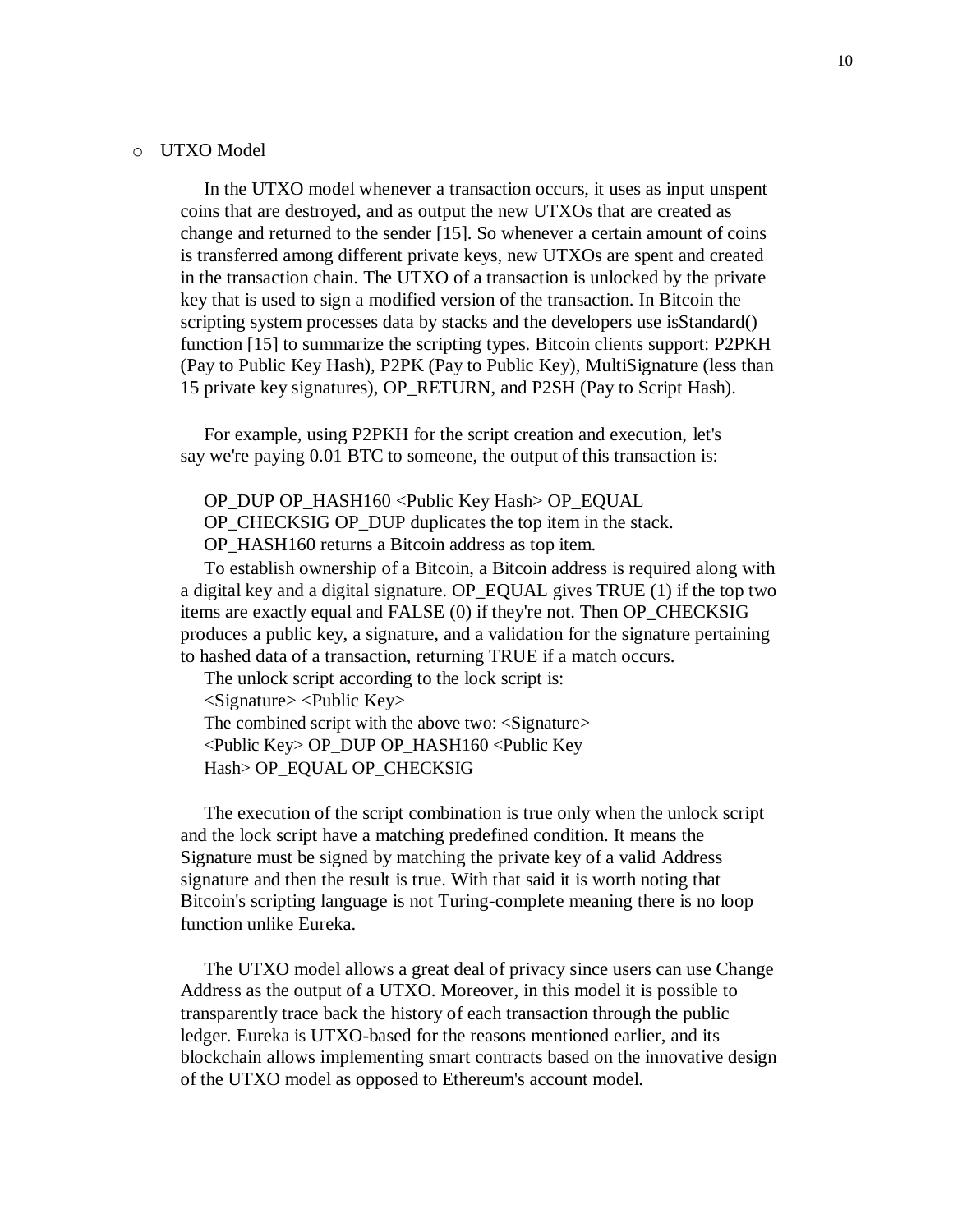In Ethereum, balance management resembles what a bank account looks like in the real world. Every account has its own balance, storage and code-space base for calling other accounts or addresses, and stores respective execution results. Internal transactions are only visible in the balance of each account and tracking them on the public ledger of Ethereum is a challenge. Eureka is based on the UTXO model which we believe is much better than the account model.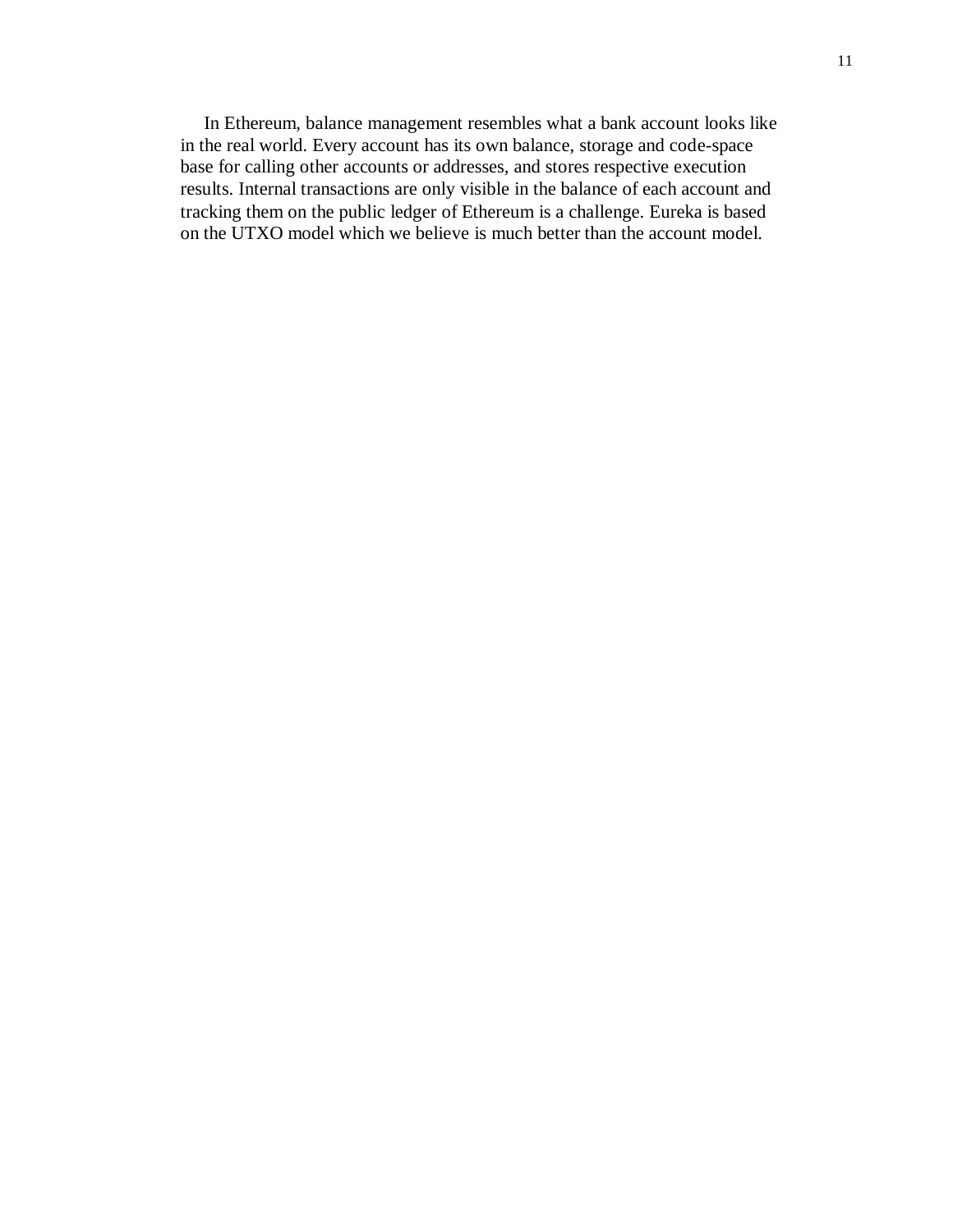### o Gas Model

The gas model is used in Ethereum as the transaction fees' protocol. In order to turn the Bitcoin blockchain into a Turing-complete protocol, there must be a mechanism to determine the fees paid to stakers without relying solely on the size of a transaction. The reason is that a transaction may infinitely loop and cripple the entire blockchain.

Eureka adopts the concept of gas from Ethereum in which the each executed Virtual Machine opcode has its own price and each transaction has an amount of gas to spend. As soon as the transaction is sent any remaining gas is refunded to the sender.



Fig. 2. Gas refund model.

When the required gas for contract execution exceeds the amount of gas available in a transaction, the changes caused by the transaction are reverted. Thus, any modified permanent storage is reverted and the funds are not spent. With that said, all gas of the transaction is consumed and given to the processing staker since the staking resources have already been spent. We expect the the gas price of each virtual machine opcode to be significantly different from Ethereum due to the specifications of the Eureka network as opposed to Ethereum.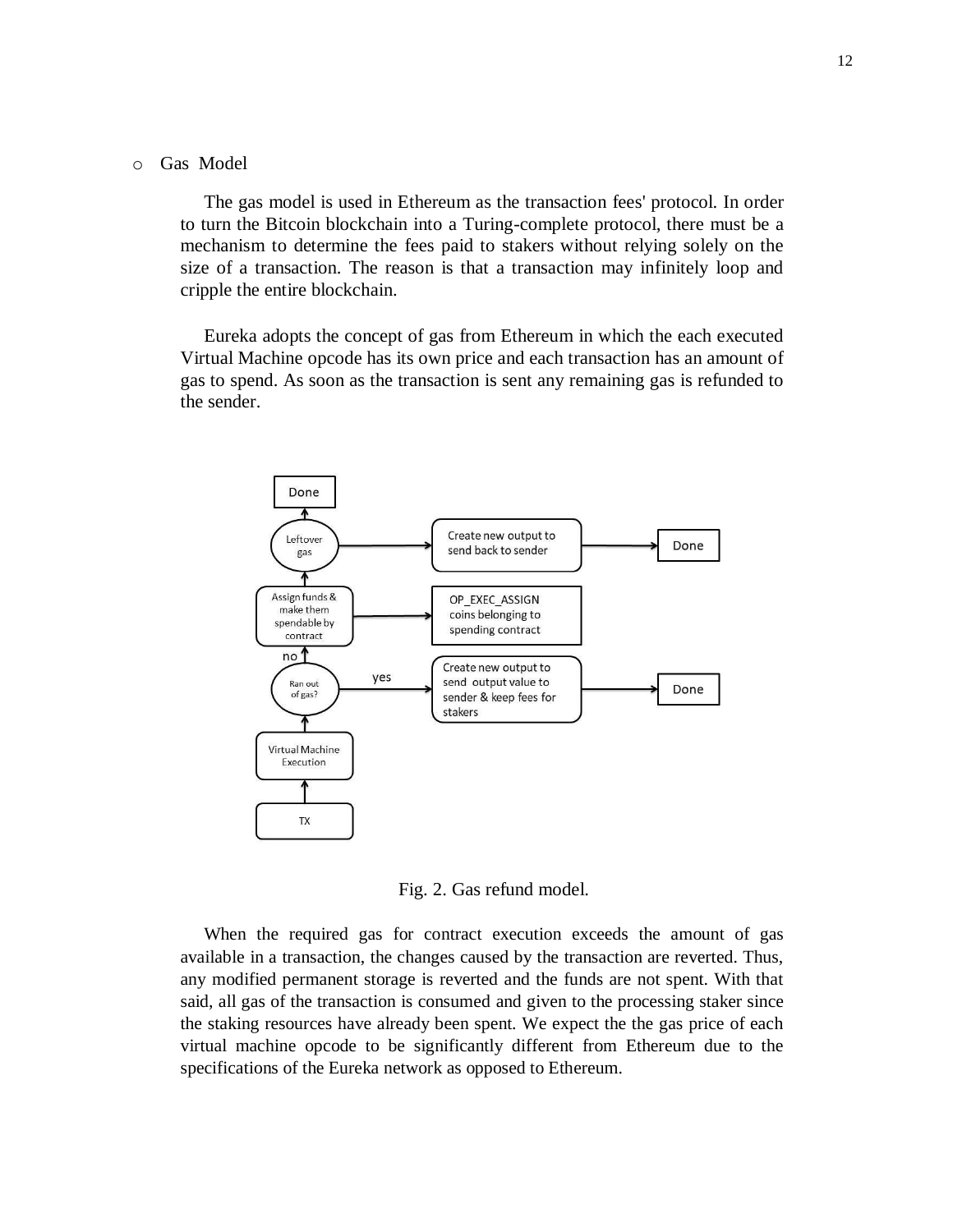When creating a transaction or deploying a contract, the user specifies two things for gas. First is the GasLimit which determines the amount of consumable gas set for the contract execution. The second aspect is the GasPrice which sets the exact price of each unit of gas that the user is ready to pay, and it's given in Yuris which are the equivalents of Satoshis in Bitcoin meaning they are the smallest units that the Eureka blockchain records as fractions of ERK. The maximum Eureka expenditure of a contract execution is equal to the multiplication of GasLimit by GasPrice. If this maximum expenditure exceeds the transaction fee provided by the transaction then the latter is invalid and cannot be processed. The remaining transaction fee after subtracting this maximum expenditure is the Transaction Size Fee and analogous to the standard Bitcoin fee model.

To determine the appropriate priority of a transaction, stakers consider two metrics. First, the transaction size fee must match the total size of a transaction. The second metric is the GasPrice of a contract execution. By combining these two, stakers choose the most profitable transactions to process and include in a block. Consequently, there is a free-market fee model with stakers and users optimizing for the best fee that suits their transaction speed and the price they are willing to pay. It is worth mentioning that the Eureka blockchain is very fast, cheap, and reliable. This is due to the philosophy of combining both on-chain and off-chain scaling solutions and not putting any unnecessary caps that might be scalability bottlenecks to the ecosystem down the road.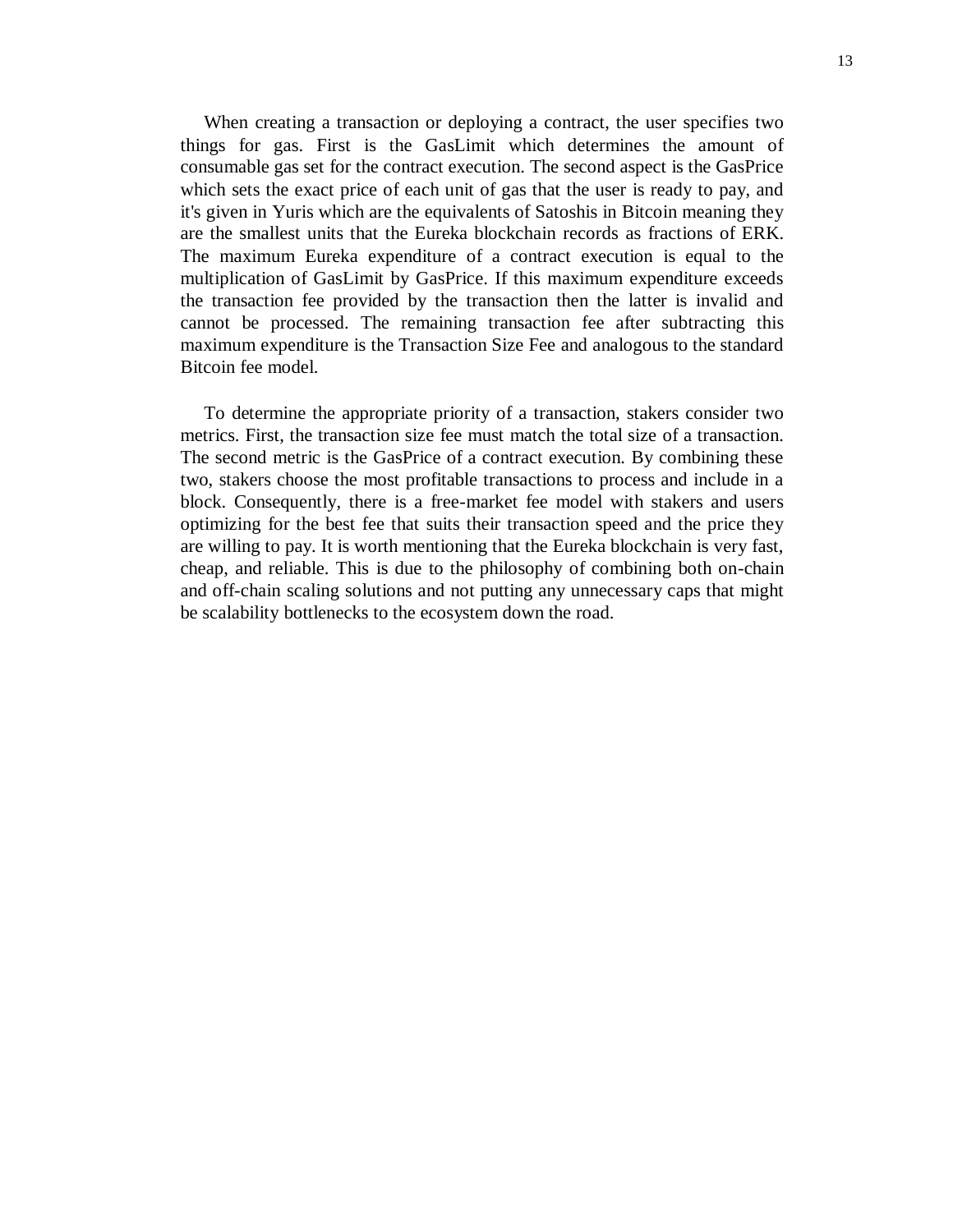### 3. Sidechains

Even though Eureka is built to be able to scale on chain to big levels, having sidechains built on top of the protocol will insure a great deal of efficiency which will help maintain the smooth running of the network at all times. A sidechain is a secondary ledger that runs in parallel to the Eureka blockchain. Entries from the Eureka blockchain can be linked to and from the sidechain; this allows the sidechain to operate independently of the Eureka blockchain. The two main implementations of sidechains that are being developed by Polaris Universal are payment channels and Proof of Stake tokens. The possibilities are endless with sidechains and people from all over the world can build sidechains on top of Eureka. The development company is working on user friendly interfaces that developers can use to build secure and reliable sidechains on top of Eureka quickly. Bitcoin's lightning network is one of the most efficient ways to transact cheaply and quickly across the world. Eureka has all the specifications needed to host lightning-like payment channels. One the other hand, the ability to build PoS tokens will allow developers to build self-governing tokens, and the stakers of the token will receive the transaction fees generated when the tokens are changing hands, in addition to being able to govern the sidechain through nodes. Eureka is an open source blockchain and we expect to see a lot more innovation in the field of sidechains through the next years and beyond, and Eureka is a state of the art open source blockchain that has all the characteristics needed for global adoption.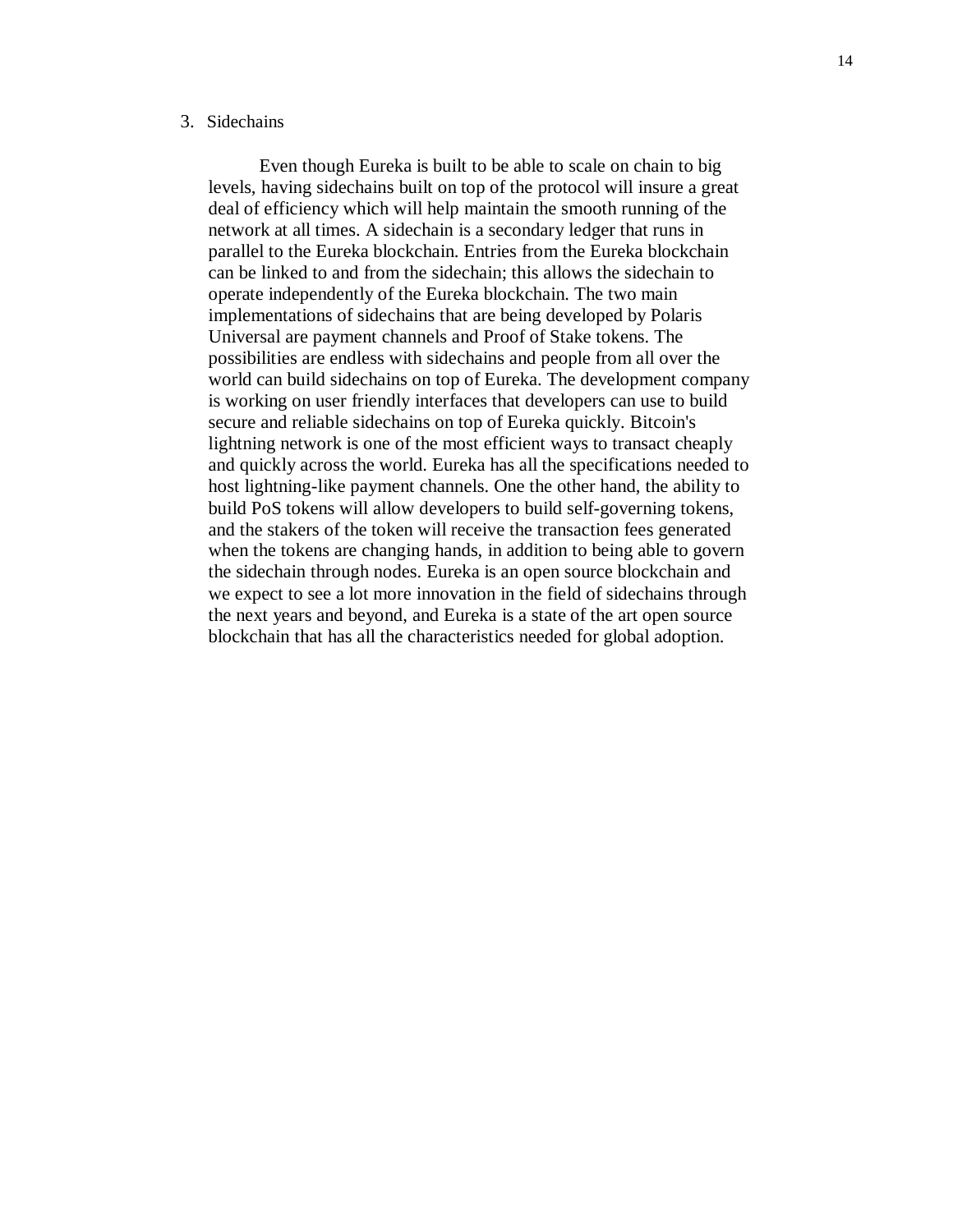#### 4. The Infrastructure of the Eureka Ecosystem

Eureka's technology allows for sidechains to be built on top of the protocol. The Eureka blockchain comes with an infrastructure that will insure consistent adoption from the start. A user friendly interface will allow anybody to launch a token, similar to Ethereum's ERC20 standard, which is governed through a separate Proof of Stake mechanism. This means holders of the token will be able to stake their tokens to secure and govern the token's sidechain and collect the transaction fees generated by the token. Note that the transaction fees will be paid using the Eureka Coin since it is the native coin, or fuel, of the primary blockchain. A user can simply head over to the interface and enter the name, symbol, decimals, and total supply of the new PoS token in order for it to be created. The goal of having such interface is to make tokenization and digitalization much more user friendly while also responding to the increasing demand for selfgoverning tokenized ecosystems.

Eureka also comes with a user friendly wallet to store Eureka Coin and the tokens built on top of the protocol. The same wallet interface will allow coin holders and PoS token holders to participate in Proof of Stake. Furthermore, any token that is created can start trading right away in a Peer To Peer decentralized exchange that is built on top of Eureka which is also a part of the infrastructure that comes with the Eureka blockchain. The development company Polaris Universal is behind this infrastructure that will allow adoption and insure utility from the very early days of Eureka's existence.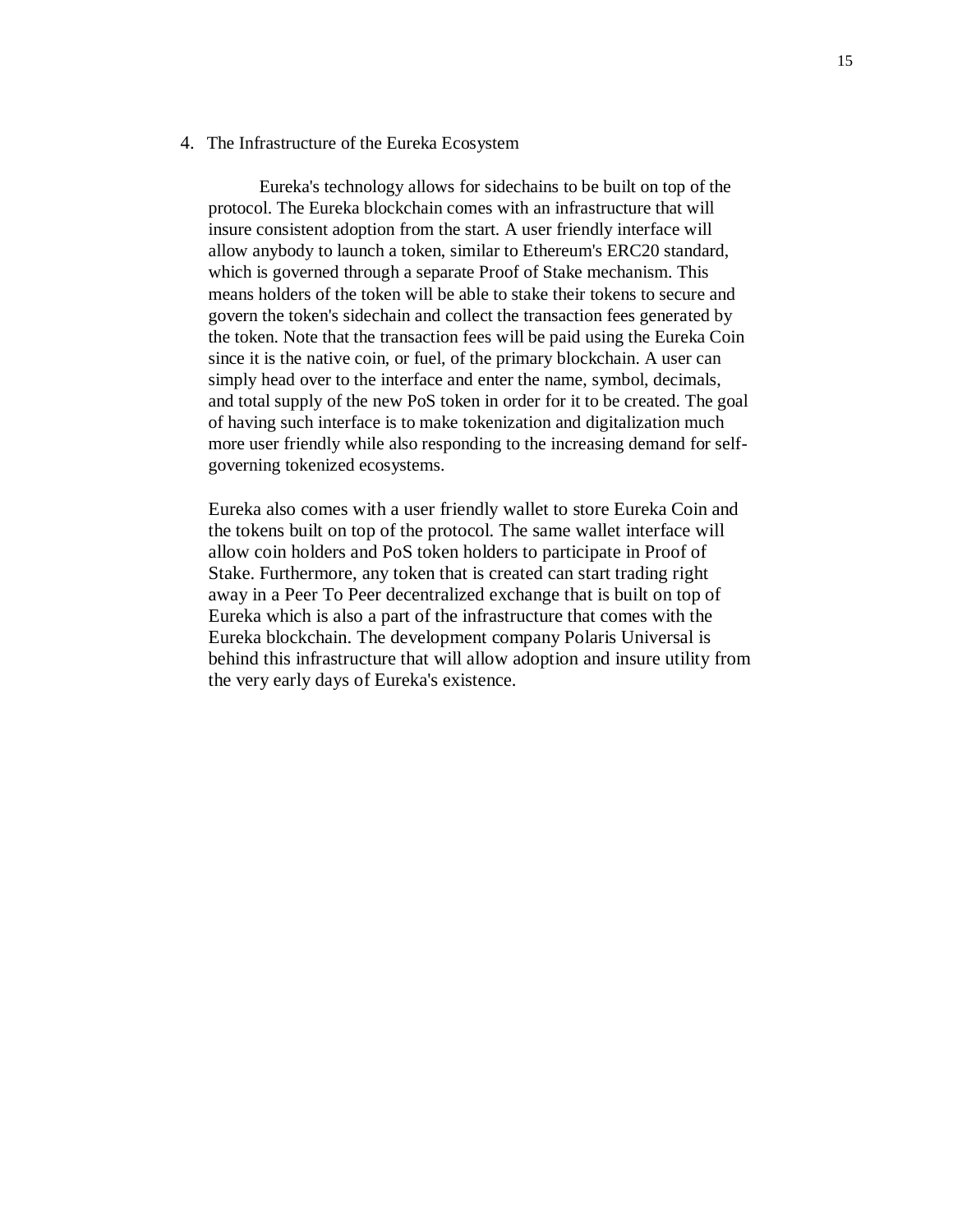#### 5. Eureka Blockchain Economy



o The Concept of Eureka

In the 20th century humanity made an important step towards increasing the quality of living of everyone on earth due to the breakthrough that was achieved in transmitting information globally. After the rise of computers, internet came along to solve a lot of issues and make transmitting information extremely fast and reliable through the TCP/IP protocol. The development of interconnection technology such as Internet, Internet of Things, and Virtual Reality have introduced more diverse ways to interact among people, information and objects, and allowed more things to become digitalized and tokenized. The next evolution that humanity needed at that point was solving the many issues that come with global information-sharing by optimizing security and trust. A key innovation that was needed to start this new generation of technology is some way to share information and value using peer to peer methods. Bitcoin was introduced by Satoshi Nakamoto in late 2008 and came up with the idea that will change humanity forever. Satoshi invented a peer to peer electronic cash system which meant he was finally able to find a way to transfer value and information digitally in a completely secure and decentralized way. Eureka is an extension of this story.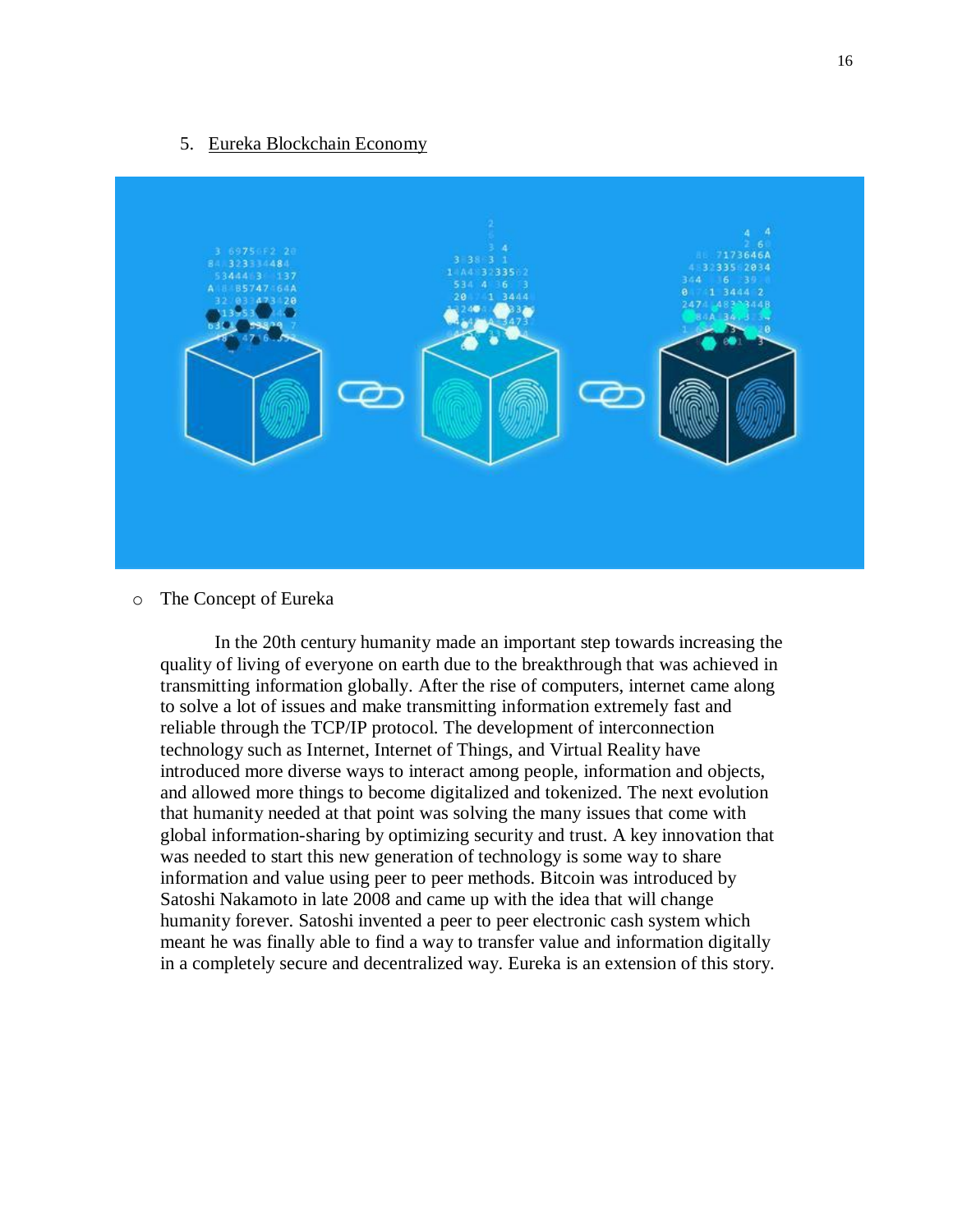#### $\frac{1}{2}$ The Background and Significance of the Eureka Blockchain

Eureka uses the technology of blockchain which was introduced with Bitcoin back in 2008. Blockchains are decentralized ledgers meaning there is no single server that's on top of the system and this in turn means there is no single point of failure. This creates extremely secure systems that the world can build its infrastructures on instead of relying on centralized servers which act as single points of failure and the damage can be catastrophic when these servers are hacked. A blockchain is distributed among nodes all over the world and each node acts as a reviewer of the ledger. The effect of decentralization on security is indeed ground breaking. On the other hand, decentralization in itself is a great thing for humanity since it gives people the power to avoid third parties when they are not needed. And whenever intermediaries are not needed, having them forcefully is actually harmful for the wealth of nations. History has been showing us that in many situations intermediaries can develop powers that they are not supposed to have like dictating to people what they can and cannot do with their money, assets, and sometimes their lives. There is no way to insure that those powerful intermediaries share the same moral values of good people, and this is why centralization can be very harmful on the macro level and the only solution is disintermediation. In other words, whenever third parties are not needed, there shouldn't be any third party.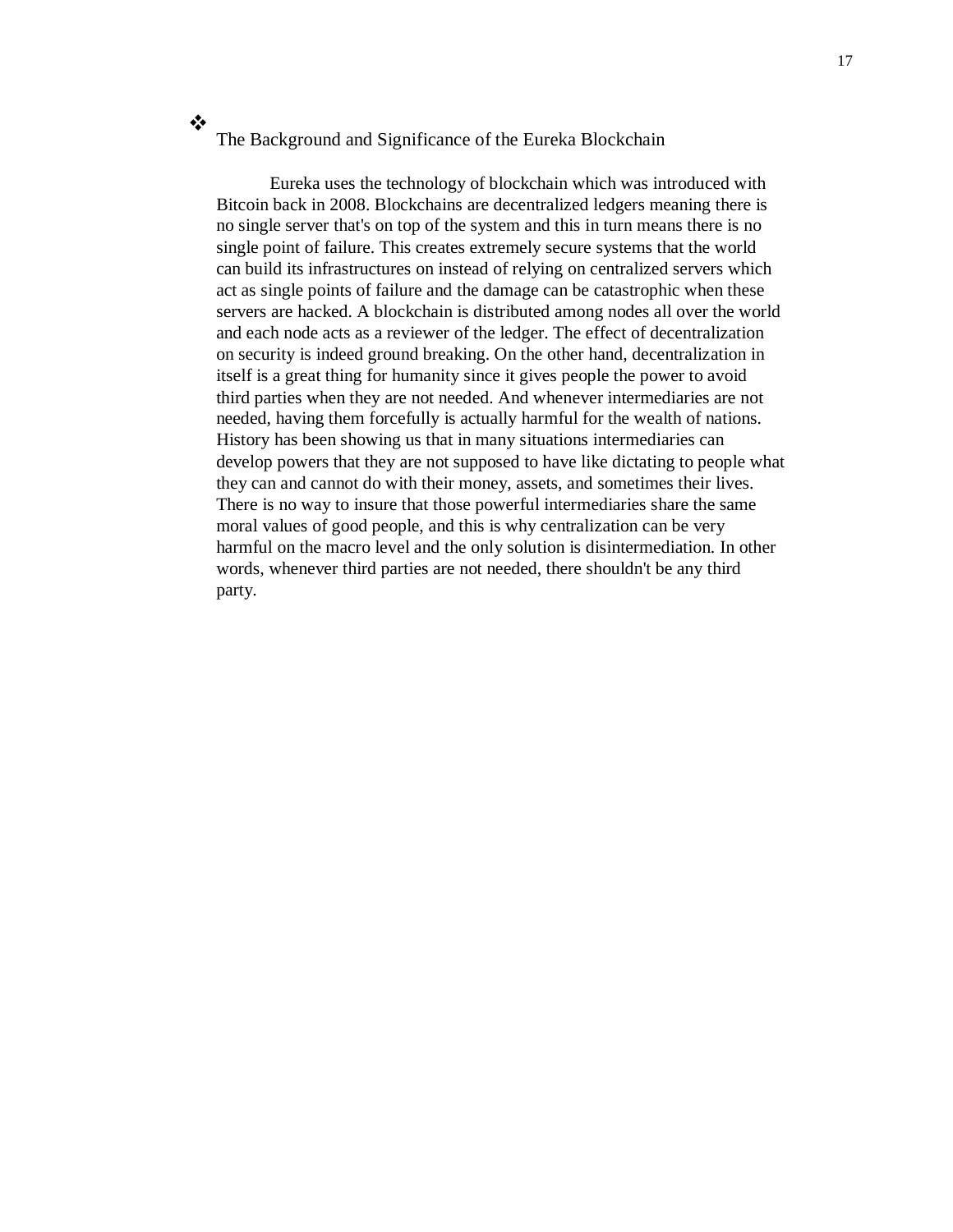# Vision of the Eureka Blockchain

❖

The blockchain industry today still faces many technical and implementation challenges. The main issues are the lack of a new and more capable Smart Contract platforms and the lack of interactions with real world data among other things. We are introducing an entirely new blockchain ecosystem, Eureka, as an alternative option for value transfer protocols in the world. Eureka is based on the UTXO model and uses a Virtual Machine similar to Ethereum's to achieve the compatibility between Bitcoin and Ethereum for public blockchain.

Eureka's goal is to create a globally influential open source community by cooperating with other blockchain communities, third-party developers, and technical innovations. Eureka aims at bringing blockchain technology into the finance, gaming, IoT, social media, and other industries. Eureka is a compatible ecosystem that utilizes Oracle and Data Feeds, in conjunction with the logic of regulation, to bridge the real world to the blockchain world.

We have enough reasons to believe that when the financial damage from centralization is at its peak, people will naturally switch to trading their goods, services, and productive capitals with open source digital currencies. Eureka Coin is a perfect example of a decentralized currency that is built to be able to store value in the long term due to the economic model that is behind it.

18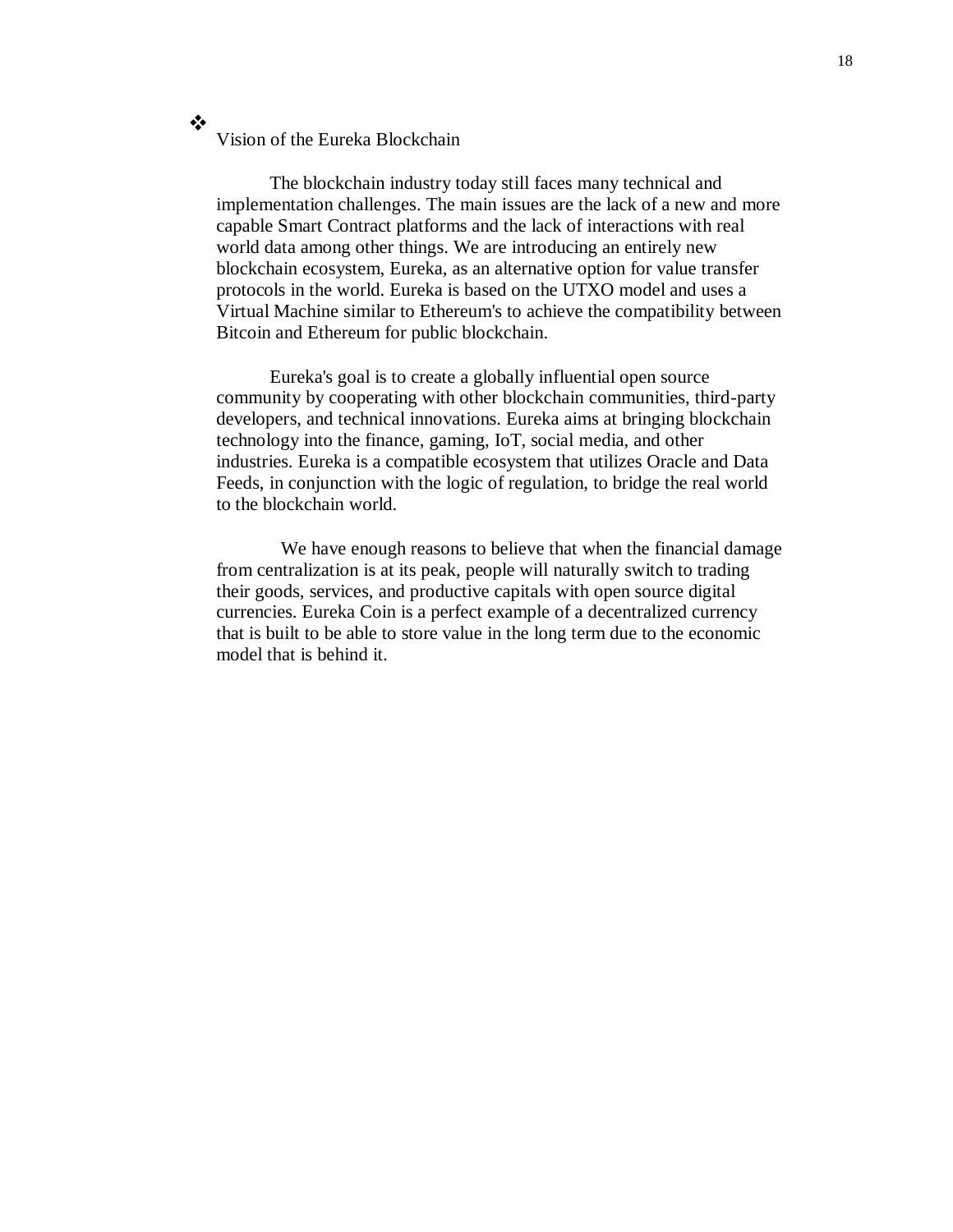# o Technical Model of Eureka

# Compatibility with UTXO and EVM

We believe that the best blockchain technology that insures consistency of transactions and the traceability of tokens is Bitcoin's UTXO model. On the other hand, all Ethereum's smart contracts can operate on the Eureka blockchain with minimal changes if any. The Eureka blockchain combines the advantages of both Bitcoin and Ethereum networks while addressing all the inherent problems and being interoperable with them.

❖

 $\frac{1}{2}$ 

# Consensus

Eureka uses a Proof-of-Stake consensus mechanism which means value is not wasted to external entities and instead kept inside the ecosystem. Bitcoin miners spend billions of dollars to external ASIC manufacturing companies and that is a waste of value that could otherwise be spent on buying Bitcoin itself. In the Eureka case, the stakers need to buy Eureka Coin and hold it in their wallet to participate in the PoS process.

 $\mathbf{v}^{\prime}_{\mathbf{x}}$ 

Ledger

The Ledger stores all smart contracts and allows Eureka users to download the codes and contracts in a peer-to-peer network based on their own interests. The Ledger provides transparency, readability, and audibility. Data feeds are the data resources obtained from off-chain. The Oracle selects the most suitable data to trigger the execution of smart contracts, which are stored in a readable format in the Eureka blockchain.

• Data feeds:

Feeds that represent the data obtained from off-chain sources (such as currency exchange rate, stock market, flight schedule, etc.), which are put into the blockchain to execute smart contracts or decentralized applications.

• Oracle:

In Eureka, the oracle could represent a node, a specific trusted organization, an entity, or a public key address. When there are multiple data resources for an inquired data input, the oracle selects the most suitable data resource based on a pre - defined set of rules.

• On-chain and off-chain triggers:

In Eureka, both on-chain and off-chain factors can be used as a trigger to execute smart contracts.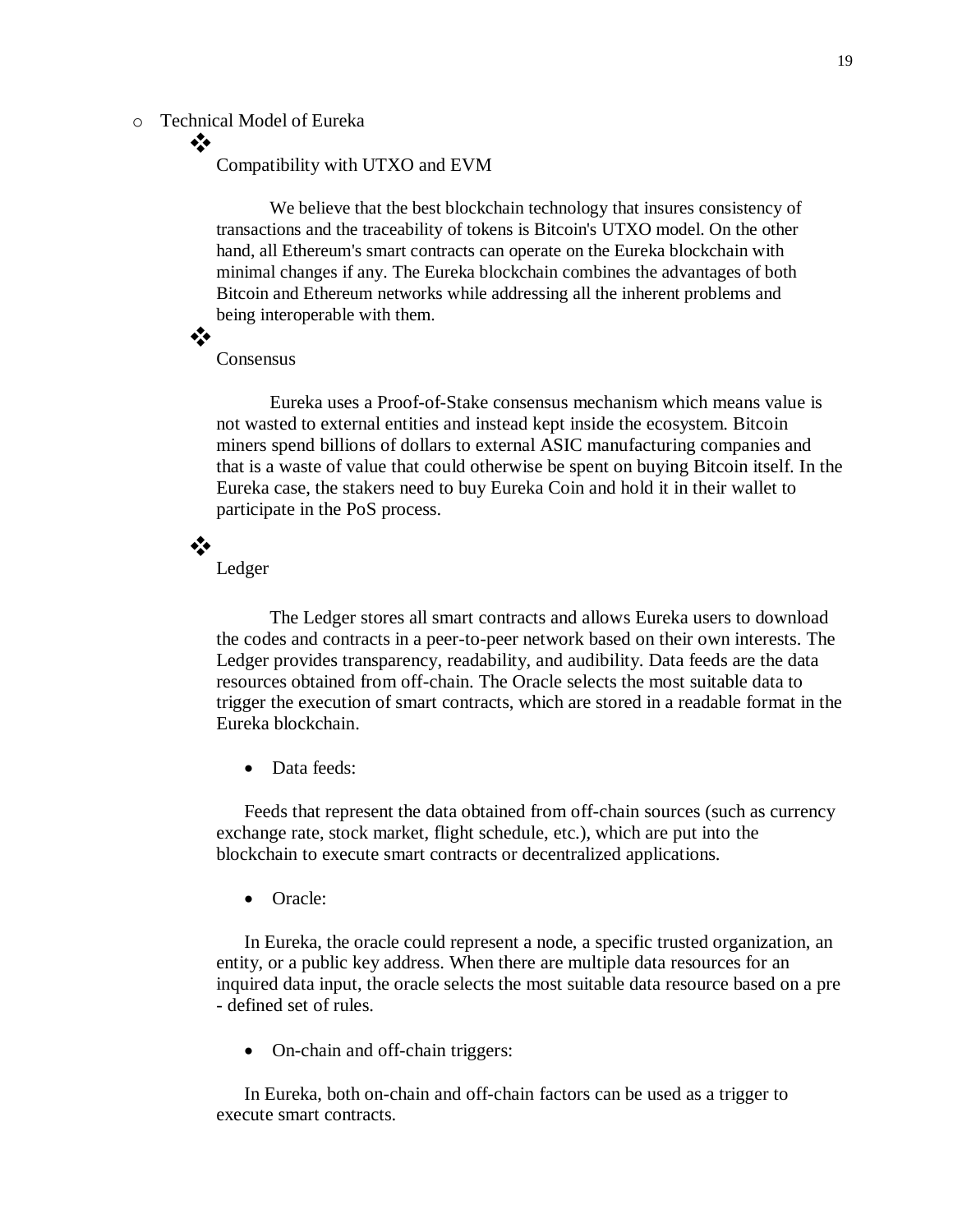# o Eureka Coin

Eureka Coin is the native coin of the Eureka blockchain and it is the fuel of the protocol. Buying the coin is required to be able to send a transaction or to deploy a smart contract, a DAPP, or a sidechain on top of the decentralized ledger. Eureka Coin is the native utility coin of the Eureka blockchain. Polaris Universal, the development company, owns multiple businesses including a cryptocurrency mining farm and multiple projects both online and offline while also engaging in active trading of financial markets. The net profits realized by the company are used to buy back and burn Eureka Coin until the total circulating supply is 10 Million coins. The goal behind such a process is to stabilize the price of ERK as the ecosystem keeps growing.

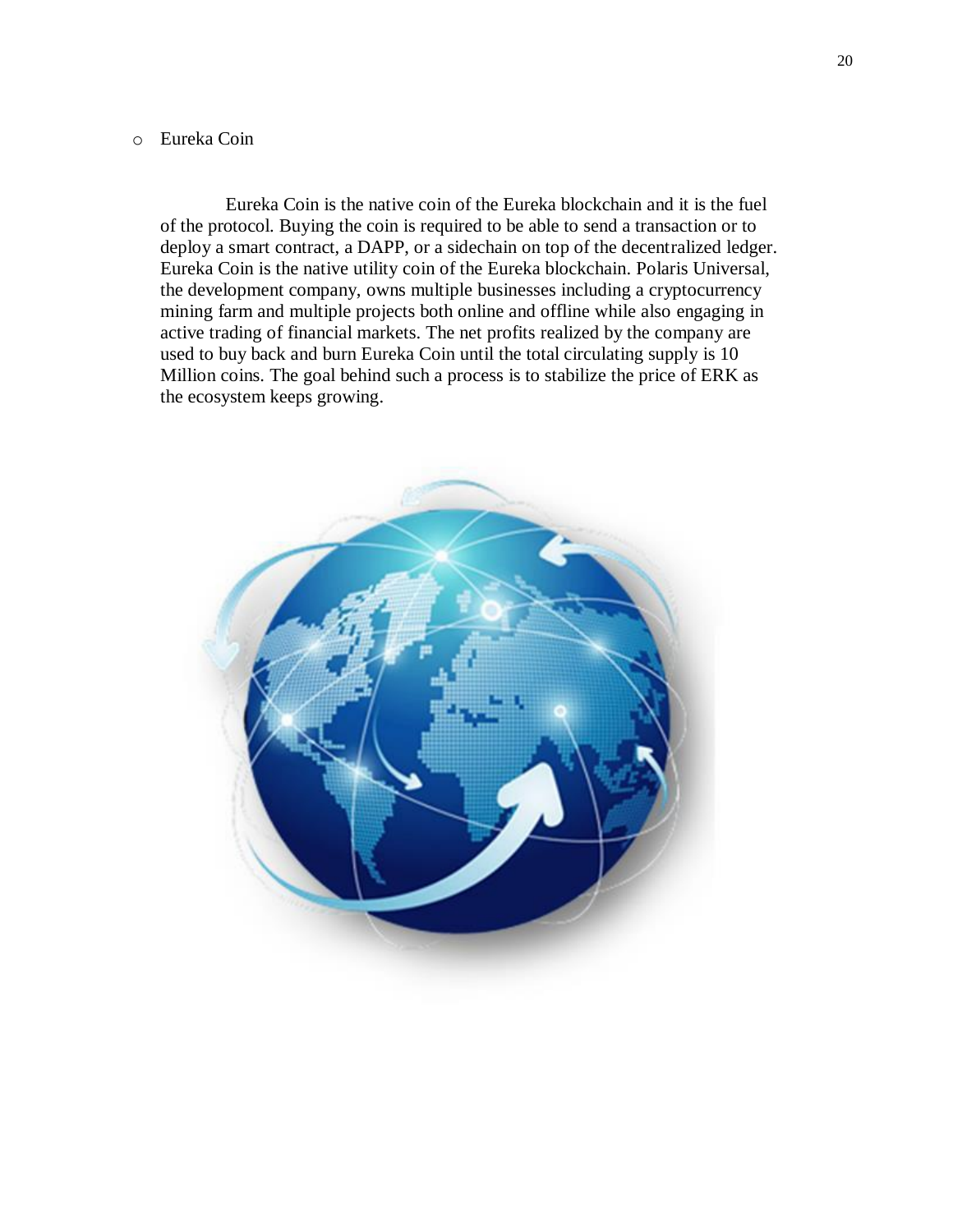The total supply of Eureka Coin is 150 million Coins. Eureka Coin is the fuel that powers the Eureka blockchain in addition to having all the characteristics of a solid store of value.

| Number of Coins offered for sale                   | 125 million Eureka Coins                |
|----------------------------------------------------|-----------------------------------------|
| Coin distribution                                  | Each sale will give 10% affiliate       |
|                                                    | commission to the referrer. If the      |
|                                                    | coin buyer is not referred by anybody,  |
|                                                    | the 10% commission will be              |
|                                                    | immediately burned. 15 million Coins    |
|                                                    | will go to the development team and     |
|                                                    | early backers. 10 million Coins will go |
|                                                    | to the Eureka Foundation. All unsold    |
|                                                    | coins will be burned at the end of the  |
|                                                    | coin sale                               |
| The price of 1 Eureka Coin during the<br>Coin sale | \$0.05 USD                              |
| Accepted Cryptos during Coin sale                  | Bitcoin (BTC), Bitcoin Cash (BCH), and  |
|                                                    | Ethereum (ETH)                          |

# **The 2019 Eureka Coin Sale**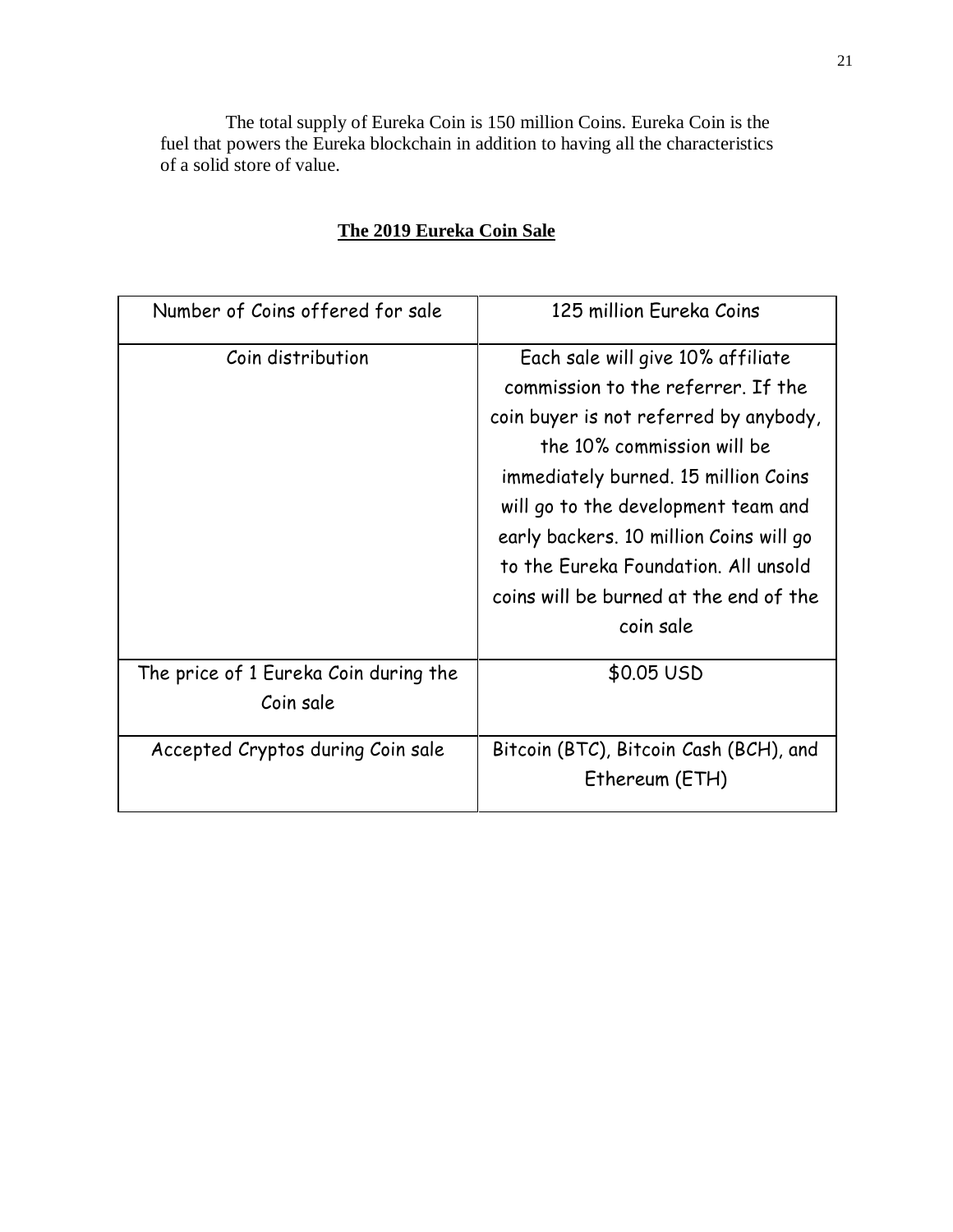# **Disclaimer**

Participants in the Coin sale are given access to Eureka Coins. The purchaser understands that there is neither expressed nor implied warranty with Eureka to the extent permitted by law, and that Eureka Coin is purchased on an "as is" basis. Purchasers also understand that Eureka will not provide any refund under any circumstance.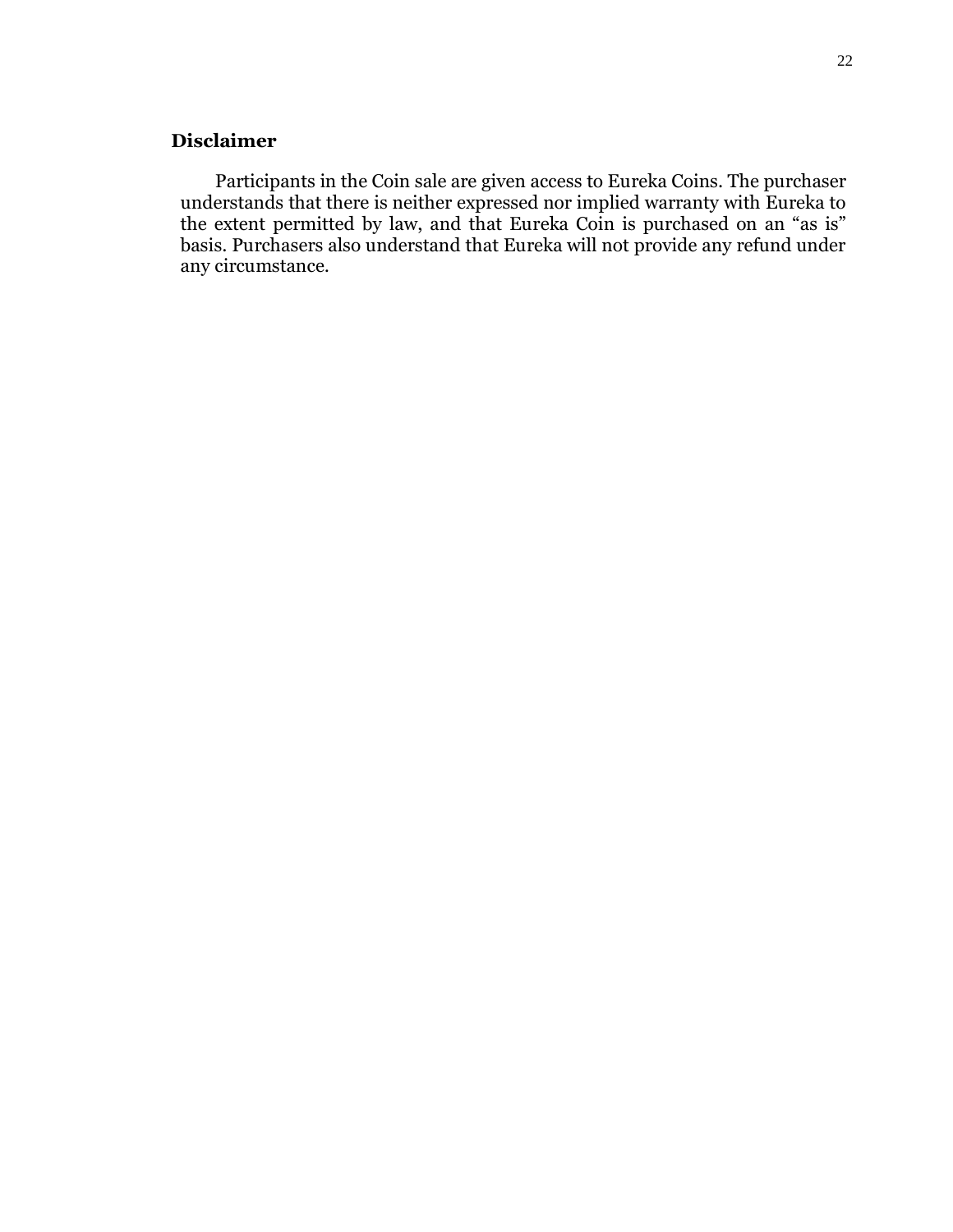# 6. Conclusion

This whitepaper introduces the Eureka framework for a state of the art blockchain technology solution. Eureka uses Proof of Stake validation and a virtual machine similar to Ethereum's. The latter constantly remains backwards-compatible. Eureka borrows the concept of UTXO from Bitcoin.

The integration of PoS into Eureka constitutes a considerable saving of computational effort over the Ethereum alternative that still uses Proof of Work. Also the use of UTXOs allows a significantly greater deal of scalability compared to the account management of Ethereum. In combination with simple payment verification (SPV), the development company is already building smart contract mobile device solutions for Eureka to achieve mass adoption. The Eureka framework comes with a complete user friendly infrastructure that allows creating, storing, and trading Proof of Stake tokens in addition to creating and building fully autonomous self-governing sidechains. Eureka is a scalable and reliable decentralized blockchain built for business use. More information about the latest updates and developments can be found on the Eureka website.